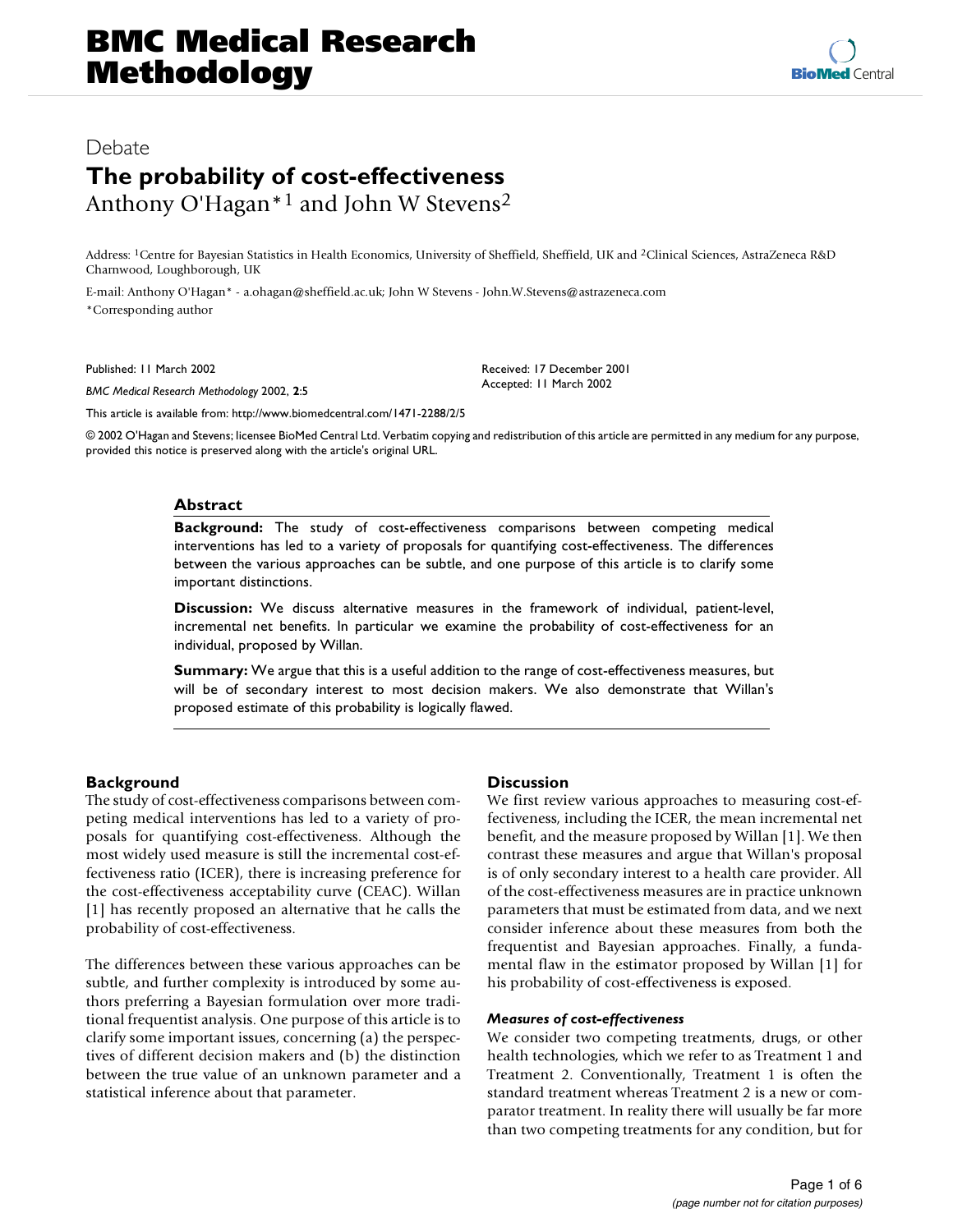the purpose of this article it is enough to consider, like Willan [1], just two treatments.

A little notation is necessary. Let *C*i be the cost associated with an individual patient when given Treatment *i*, and let *E*i be the value of an appropriate effectiveness measure associated with that patient when given Treatment *i.* Now it is important to recognise variation between patients. One patient will incur different costs and experience different effectiveness from another. Therefore, *C*<sup>i</sup> and *E*<sup>i</sup> are random quantities, which we interpret as the cost and effectiveness under Treatment *i* for an individual patient *randomly* drawn from the population of all patients under consideration. The probability distributions of these random quantities describes how they vary over the population.

In order to compare cost-effectiveness between the two treatments, we require a way to link costs to effectiveness, and this is done through a decision-maker's *willingness to pay* coefficient *K.* Formally, the decision-maker is prepared to pay *K* units of money to obtain one unit of effectiveness. Therefore, the *net benefit* of Treatment *i* for an individual (random) patient is

$$
B_i(K) = K E_i - C_i.
$$

This expresses net benefit on the monetary scale by converting the *E*<sup>i</sup> units of effectiveness into *K E*<sup>i</sup> units of money before subtracting the cost *C*<sup>i</sup> . (We could equally express net benefit on the effectiveness scale as  $E_i$  -  $C_i/K$ , but the two approaches are clearly formally equivalent.) The notation also emphasises the dependence of the net benefit on the decision-maker's willingness to pay coefficient *K.*

Treatment 2 would be clearly more cost-effective than Treatment 1 for an individual (random) patient if  $B_2(K)$  > *B*1(*K*). This can be expressed simply in terms of the *individual incremental net benefit* (individual INB)

$$
D_{\rm B}(K) = B_2(K) - B_1(K) = K D_{\rm E} - D_{\rm C'}
$$

where  $D_E = E_2 - E_1$  and  $D_C = C_2 - C_1$  are the increments in effectiveness and cost, respectively.

If all patients were the same, and experienced the same costs and effectiveness, then the individual INB would be the same for all patients, and could then be called *the* INB. Then the comparison of treatments would become trivial. The INB would quantify the gain (if positive) or loss (if negative) per patient that would result from switching from Treatment 1 to Treatment 2. Treatment 2 would clearly be more cost-effective than Treatment 1 if, and only if, the INB was positive.

However, patients will vary, and the consequence of this is that individual INB will vary between patients, and there is no single value to represent the comparison between the two treatments. Across the population, there is a probability distribution of individual INB.

The measures of cost-effectiveness that are in widespread use in health economics are based on the *mean* of this distribution. We denote the population *mean incremental net benefit* (mean INB) by  $\Delta_B(K)$ . The standard notation in probability theory for a mean or *expected* value is  $\mathcal{E}$ , so the mean incremental net benefit is

$$
\Delta_{\rm B}(K) = \mathcal{E}(D_{\rm B}(K)) = K \Delta_{\rm E} \cdot \Delta_{\rm C'}
$$

where  $\Delta_E = \mathcal{E}(D_E)$  and  $\Delta_C = \mathcal{E}(D_C)$  are the population mean increments in effectiveness and cost. Then Treatment 2 is defined to be more cost-effective than Treatment 1, in terms of the population mean, if  $\Delta_B(K) > 0$ .

The *incremental cost-effectiveness ratio* (ICER) can be expressed as

$$
\rho = \Delta_C / \Delta_{E'}
$$

and we can see that  $\Delta_B(K) > 0$ , i.e. Treatment 2 is more cost-effective than Treatment 1, if  $\rho < K$  and  $\Delta_E > 0$ , or if  $\rho$  $> K$  and  $\Delta_{\rm E} < 0$ .

The probability of cost-effectiveness as proposed by Willan [1] is the probability that an individual (random) patient will have a positive individual INB. We can denote this by  $\Theta(K) = Pr(D_B(K) > 0)$ . It can also be seen as the proportion of all patients in the population who have positive individual INBs.

 $\Delta_B(K)$  and  $\Theta(K)$  are just two summary measures of the distribution of net benefit in the population. If the distribution is symmetric about its mean, as shown for instance in Figure 1, then the two measures will be in agreement, in the sense that  $\Delta_B(K)$  will be positive if and only if  $\Theta(K)$  is greater than 0.5.

Thus, the distribution represented by the solid curve in Figure 1 has mean  $\Delta_B(K) = 1.3$  and  $\theta(K) = 0.903$ , so that Treatment 2 is more cost-effective in terms of having a higher mean INB and the proportion of patients who will achieve a higher individual INB under Treatment 2 is 90.3%. Conversely, the distribution represented by the dashed curve has  $\Delta_B(K)$  = -0.7 and  $\theta(K)$  = 0.242, so the mean INB under Treatment 2 is now less than under Treatment 1, and only 24.2% of patients will obtain a higher individual INB under Treatment 2.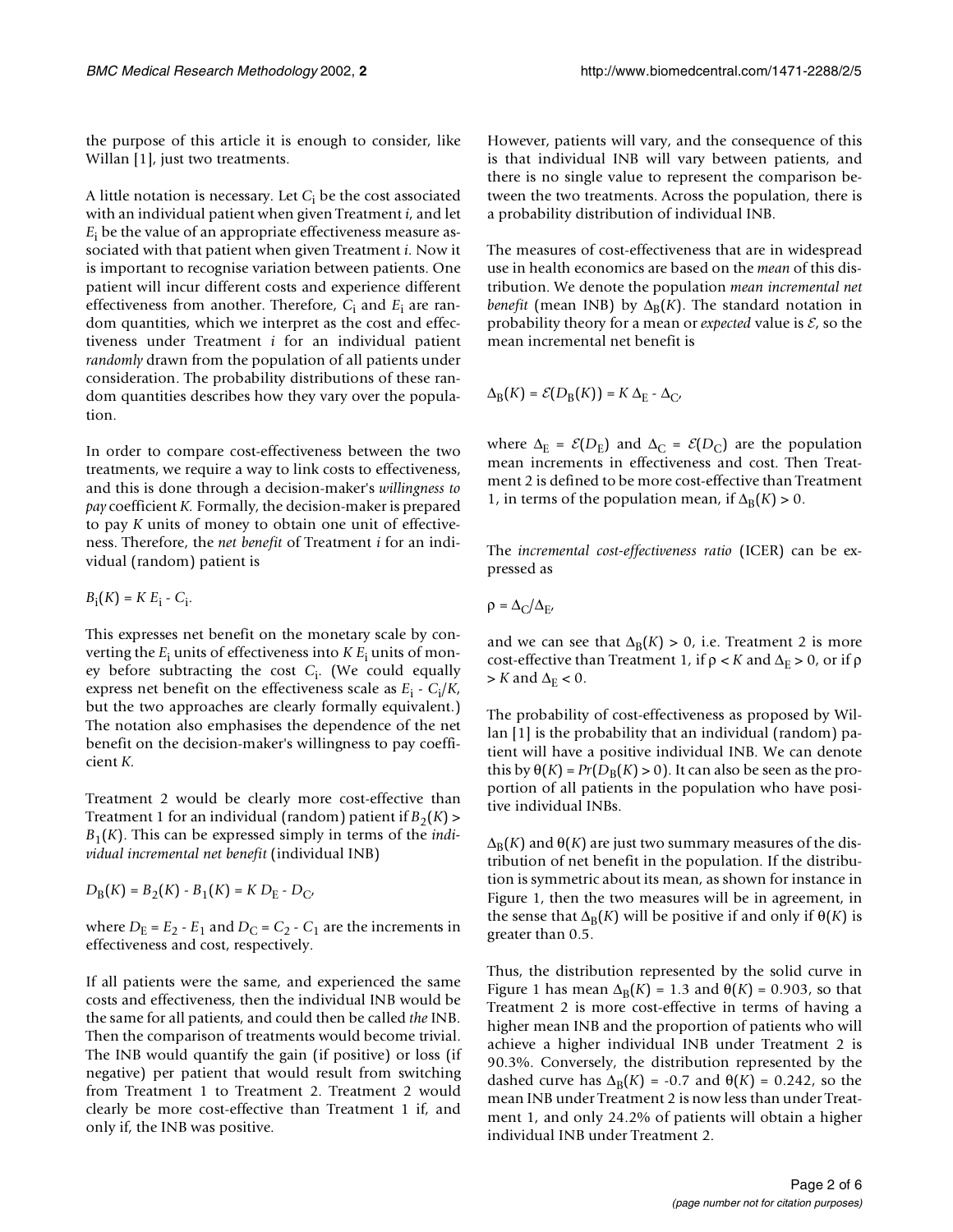

**Figure 1** Two symmetric distributions of net benefit.

If, however, the distribution is not symmetric, then it is quite possible for the two measures to give apparently contradictory indications of relative cost-effectiveness. Figure 2 shows another two possible distributions. In the distribution shown as a solid line,  $\Delta_B(K) = 0.2$  and  $\Theta(K) =$ 0.414, so the mean INB is positive but only 41.4% of patients actually have a higher individual INB under Treatment 2. This is because those 41.4% include an appreciable proportion who obtain large positive individual INBs of 2 or more, whereas although the other 58.6% have negative individual INBs they never experience a value beyond -1. Conversely, in the distribution shown as a dashed line in Figure 2,  $\Delta_B(K) = -1$  and  $\Theta(K) = 0.682$ , so that the mean INB is negative but 68.2% of patients have a positive individual INB.

## *Which measure is best?*

It is well-known in health economics that, from the perspective of a health care provider needing to decide which treatment to apply to the population of patients in their care, it is the mean cost and effectiveness over the whole population that matters [2]. This is because the decision is to apply to the whole population. The health care provider will have to pay a cost equal to the total of all the costs for individual patients under the chosen treatment, and when expressed on a per-patient basis this is the population mean cost. For a similar reason, the per-patient mean effectiveness under the chosen treatment measures the benefit that the health care provider obtains for that cost in terms of improved health for the patients in its care. If the health care provider's willingness to pay coefficient is *K*, then the appropriate measure of relative cost-effectiveness is the mean INB  $\Delta_B(K)$ , and the correct decision is to fund Treatment 2 if  $\Delta_B(K) > 0$  or Treatment 1 if  $\Delta_B(K) < 0$ [3].



**Figure 2** Two skewed distributions of net benefit.

As discussed in the previous section, this can be expressed in terms of comparing the ICER ρ with *K*, but that approach is more complex, since the comparison depends on the sign of  $\Delta_{\rm E}$ .

From the perspective of a health care provider, then, needing to make a decision between two treatments, the decision rests on mean INB, and in fact only on its *sign.* There is no role for Willan's  $\Theta(K)$ . As we have seen in Figure 2, the wrong decision could be made if it were based on  $\Theta(K)$ .

Willan [1] says, "The use of θ(*K*) should be helpful to policy-makers". We agree, in the sense that it does give extra information about the distribution of individual INBs in the population, but as such it is of secondary interest, only. It should not be used as the basis of the actual decision. Nevertheless, we believe that in general an understanding of the distribution of individual INBs in the population is useful ancillary information that may be helpful to a decision-maker in the subsequent implementation of the decision.

The perspective of a health care provider is not necessarily the only one of interest. An individual clinician wishing to decide how to treat an individual patient may be willing to regard that patient as randomly drawn from a large population, and might be interested in θ(*K*). However, the situations shown in Figure 2 argue for caution. Consider for instance the dashed curve. The patient is substantially more likely to have a positive individual INB than a negative one, and this may seem to suggest prescribing Treatment 2. There is, however, a risk of a large negative INB, corresponding to the patient having a very much worse outcome with Treatment 2 than with Treatment 1. In our opinion, the mean INB is as relevant to an individ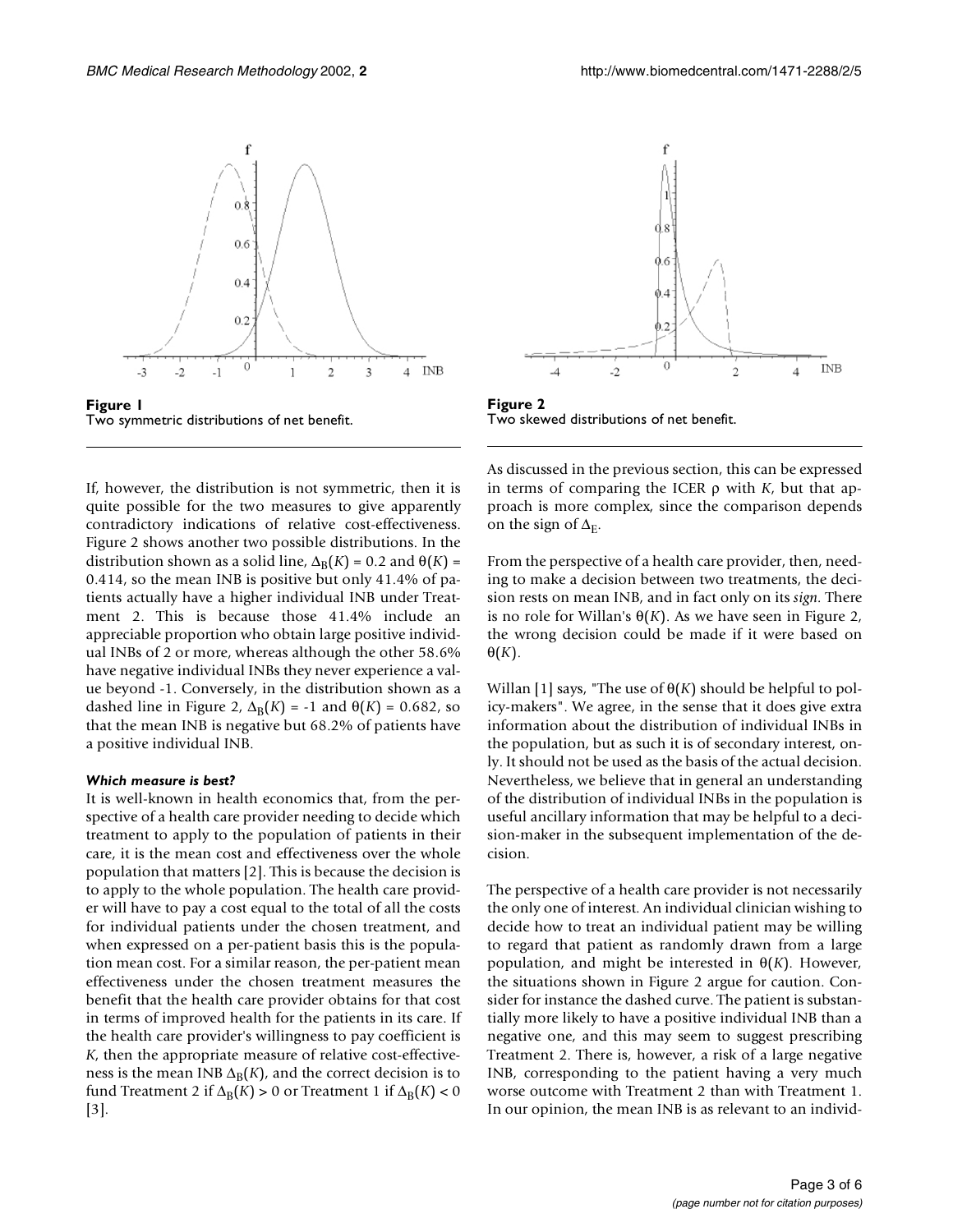ual decision as to the group decision of a health care provider.

#### *Inference about cost-effectiveness*

The measures of cost-effectiveness described in the preceding section are all unknown in practice because they depend on the unknown distribution of individual INBs for patients in the population. From the statistical point of view they are unknown parameters. In order to learn about them, we will need to obtain some relevant evidence. This might, for instance, as supposed in Willan [1], consist of observations of actual costs and effectiveness for a sample of patients in a clinical trial.

We then need to construct appropriate methods of statistical inference for parameters of interest, based on the data. There is a substantial literature on this topic. Based on data from a clinical trial, various authors have presented estimators and confidence intervals for the ICER [4–12], and comparable inferences for the mean INB [3,13]. All of these references employ the frequentist approach to statistical inference. Analyses under a Bayesian approach have also been given [14–18]. The fact that the ICER is a ratio, together with the way its interpretation changes as the sign of  $\Delta_E$  changes, mean that inference about the mean INB is generally much more straightforward [17,18].

Inference about the mean INB is generally presented by means of a *Cost-Effectiveness Acceptability Curve* (CEAC) [16–22]. As introduced by van Hout et al [19], the CEAC plots the probability that mean INB is positive against *K.* The value of such a graph lies partly in the difficulty of specifying *K* in practice. Decision-makers are generally reluctant to commit themselves to an explicit willingness to pay, and plotting against *K* allows them to assess the relative cost-effectiveness of the two treatments over a range of values of *K*. Strictly, the probability that  $\Delta_B(K)$  is positive can only be a Bayesian inference, since only in the Bayesian approach is it possible to assign probability distributions to unknown parameters. The frequentist analogue is to consider the P-value of a significance test of the null hypothesis that  $\Delta_B(K)$  < 0 [17,23]. It is important to remember, as always, that the interpretation of a P-value for a null hypothesis is much less direct and meaningful than the Bayesian probability that the hypothesis is true.

In its more natural Bayesian form, the CEAC states, for given *K*, the probability, *based on the available evidence*, that the true value of the unknown parameter  $\Delta_B(K)$  is positive. It therefore states, for given *K*, the probability, *based on the available evidence*, that Treatment 2 is more cost-effective than Treatment 1, from the perspective of a health care provider needing to make a decision between the two treatments. In presenting the CEAC in practice, authors have tended to assert that the CEAC states, for given *K*, the probability that Treatment 2 is more cost-effective than Treatment 1, omitting to refer to the fact that this probability is based on available evidence, and omitting to state the decision context. Willan [1] objects to this presentation of the CEAC as giving 'the probability of cost-effectiveness'. He writes:

"The interpretation that the acceptability curve is the probability that the intervention is cost-effective is not entirely accurate and could easily be misunderstood by policy makers. Consider the situation in which the observed INB for treatment is very small, but due to a very large sample size the acceptability curve at the value of  $\lambda$  [our *K*] of interest is 0.99. Attaching the label "the probability that the intervention is cost-effective" to this quantity could mislead policy makers into thinking that treatment is highly beneficial compared to the standard. What, in fact, is high is our confidence that the INB, however small, is not zero."

We agree that to refer to the CEAC as simply 'the probability of cost-effectiveness', or 'the probability that Treatment 2 is more cost-effective than Treatment 1', is potentially misleading if its dependence on the available evidence and on the decision context is not clear. We advocate that the phrase 'based on available evidence' should be used to emphasise the first point, or for a technical audience the Bayesian formulation of 'the posterior probability of costeffectiveness' would be appropriate. It might be helpful also to emphasise that we are judging cost-effectiveness from the perspective of a health care provider needing to decide between two treatments, although this context has been so pervasively adopted in health economics that we believe it can be taken as understood.

Willan proposes that  $\theta(K)$  should more properly be called 'the probability of cost-effectiveness', but to use the phrase for θ(*K*) without further qualification would be *equally* misleading to policy makers. To parallel the above quotation from Willan [1], consider the situation in which the mean INB is positive but small, but due to there being very little between-patient variation we find θ(*K*) = 0.99. Attaching the label 'the probability that the intervention is cost-effective' to this quantity could mislead policy makers into thinking that treatment is highly beneficial compared to the standard. What, in fact, is high is the proportion of patients in the population for whom the individual INB, however small, is positive.

*Neither* measure asserts the degree to which one treatment is 'highly beneficial' compared to the other. *Both* are concerned only with the sign of INB. The CEAC gives the probability, based on available evidence, that the mean INB is positive, while  $\theta(K)$  gives the probability that an individual INB is positive.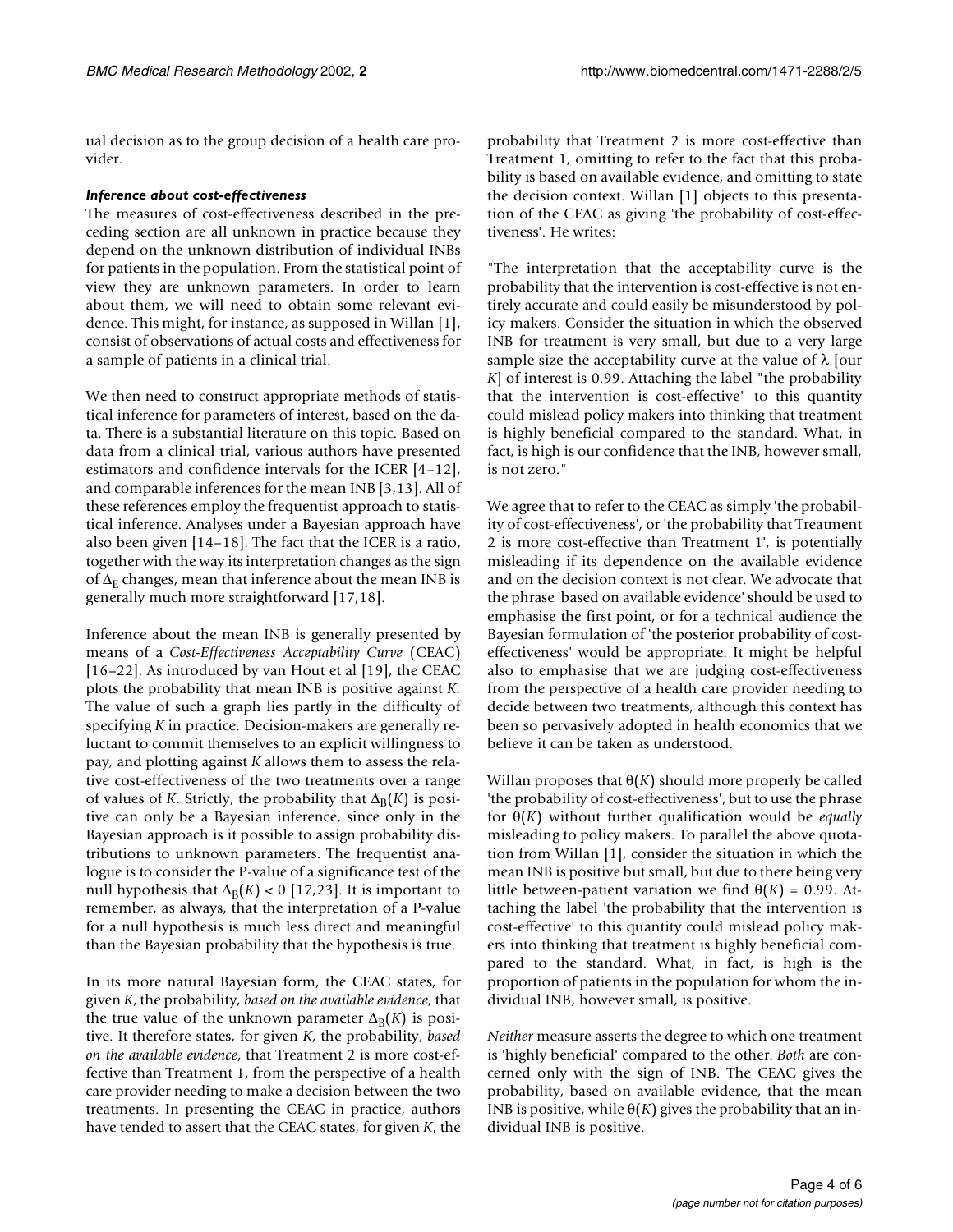Willan [1] further objects to the fact that the CEAC changes as we get more information, because it is a statistical inference. As we get more evidence, our uncertainty about the sign of  $\Delta_B(K)$  for a given value of *K* will decrease until we become certain either that  $\Delta_B(K)$  is positive (whereupon the CEAC will tend to 1) or that it is negative (in which case the CEAC will tend to 0). This is entirely natural, and we do not understand this objection.

Willan's  $\Theta(K)$  is a probability in a different sense, because it is a population parameter, not an inference about a population parameter. Inferences change as we get more data, while the true values of the underlying parameters remain fixed, but unknown. This does not make θ(*K*) in any sense a superior kind of probability. It happens that Willan is interested in inference about a parameter that can itself be considered as a probability (although we believe it would be more helpful to call it a proportion, i.e. the proportion of patients in the population with positive individual INBs). To make inference about it, he provides an estimator (although, as we shall see below, that estimator is logically flawed), but he could have considered calculating a P-value for the null hypothesis that  $\theta(K) > 0.5$ . That would be analogous to the CEAC, and would change with the available data in the same way.

## *Willan's estimator*

Willan proposes an estimator of θ(*K*) based on data comprising observed costs and effectiveness values for a sample of  $n<sub>S</sub>$  patients given the standard, treatment 1, and another sample of  $n<sub>T</sub>$  patients given the intervention, treatment 2. Now since these data do not include any observations in which the same patient is given both treatments, it is completely impossible to learn the true value of  $θ(K)$ , no matter how large *n*<sub>S</sub> and *n*<sub>T</sub> might be.

It is easy to demonstrate this impossibility with a simple example. Suppose that we have enormous samples such that we learn the true distribution in the population of costs and effects for treatment 1 and the true distribution of costs and effects for treatment 2. In particular, we will also learn the true distribution of net benefits *B*<sup>i</sup> (*K*) for each treatment. Suppose that the value of *K* is given and that the distribution of the net benefit  $B_1(K)$  under treatment 1 is *N*(0,1) (i.e. normal with mean 0 and variance 1), while the distribution of net benefit  $B_2(K)$  under treatment 2 is  $N(1,1)$ . With all this information we know these distributions, and so we know exactly that  $\Delta_B(K) = 1$ . We therefore know with certainty that treatment 2 is more cost-effective than treatment 1 for a health care provider with the given value of *K.*

Even with all this information we do not know  $\Theta(K)$ , because this depends on how correlated  $B_1(K)$  and  $B_2(K)$  are in the population. At one extreme, they might be perfectly

positively correlated, such that for every individual in the population it is true that  $B_2(K) = B_1(K) + 1$ . Then  $\Theta(K) =$ 1, because the individual INB is positive for *every* patient. At the other extreme we might have perfect negative correlation, so that for every individual in the population we have  $B_2(K) = 1 - B_1(K)$ . Then treatment 2 is more cost-effective for all those individuals for whom  $B_1(K) < 0.5$ . The proportion of such individuals in the population is 69.15%, and so  $\theta(K) = 0.6915$ .

Willan's estimator effectively assumes that  $B_1(K)$  and  $B<sub>2</sub>(K)$  are independent in the population, and for our example this implies that  $D_B(K)$  is distributed as  $N(1,2)$ , with the result that  $\theta(K) = 0.7633$ . The assumption is arbitrary and completely unsupported. Indeed one might imagine that in practice there would be quite strong correlations, on the basis that a patient who responds well to one treatment might respond relatively well to the other, and similarly for costs. But we reiterate that there is absolutely no evidence about this correlation in the data which Willan supposes are available. Indeed for most kinds of intervention it is impractical to test two treatments on the same patient, and even when this is possible we must expect the picture to be complicated by cross-over effects.

What Willan [1] actually estimates is the probability that a randomly chosen patient given treatment 1 will obtain a higher net benefit than *another* randomly chosen patient given treatment 2. This is an entirely different measure from  $\Theta(K)$  and we cannot imagine that it is of fundamental interest to any policy maker.

# **Summary**

1. From the perspective of a health care provider needing to decide which of two treatments to fund, it is the mean cost and mean effectiveness, over the whole population of patients within the provider's remit, that are of primary concern. This leads to the mean INB  $\Delta_B(K)$  as the appropriate measure of cost-effectiveness, and to the specific question of whether  $\Delta_B(K)$  is positive.

2. Any measure of cost-effectiveness is a property of the population of patients under consideration, and is an unknown parameter. We make statistical inferences about parameters, based on available evidence. The true value of the parameter is fixed, independent of the available evidence, but unknown. Any statistical inference statement about the parameter is liable to change as the evidence changes. The CEAC plots the probability, based on available evidence, that  $\Delta_B(K) > 0$ , and is the most relevant inference for a health care provider needing to decide between two treatments. Because it is an inference, the CEAC depends on the data.